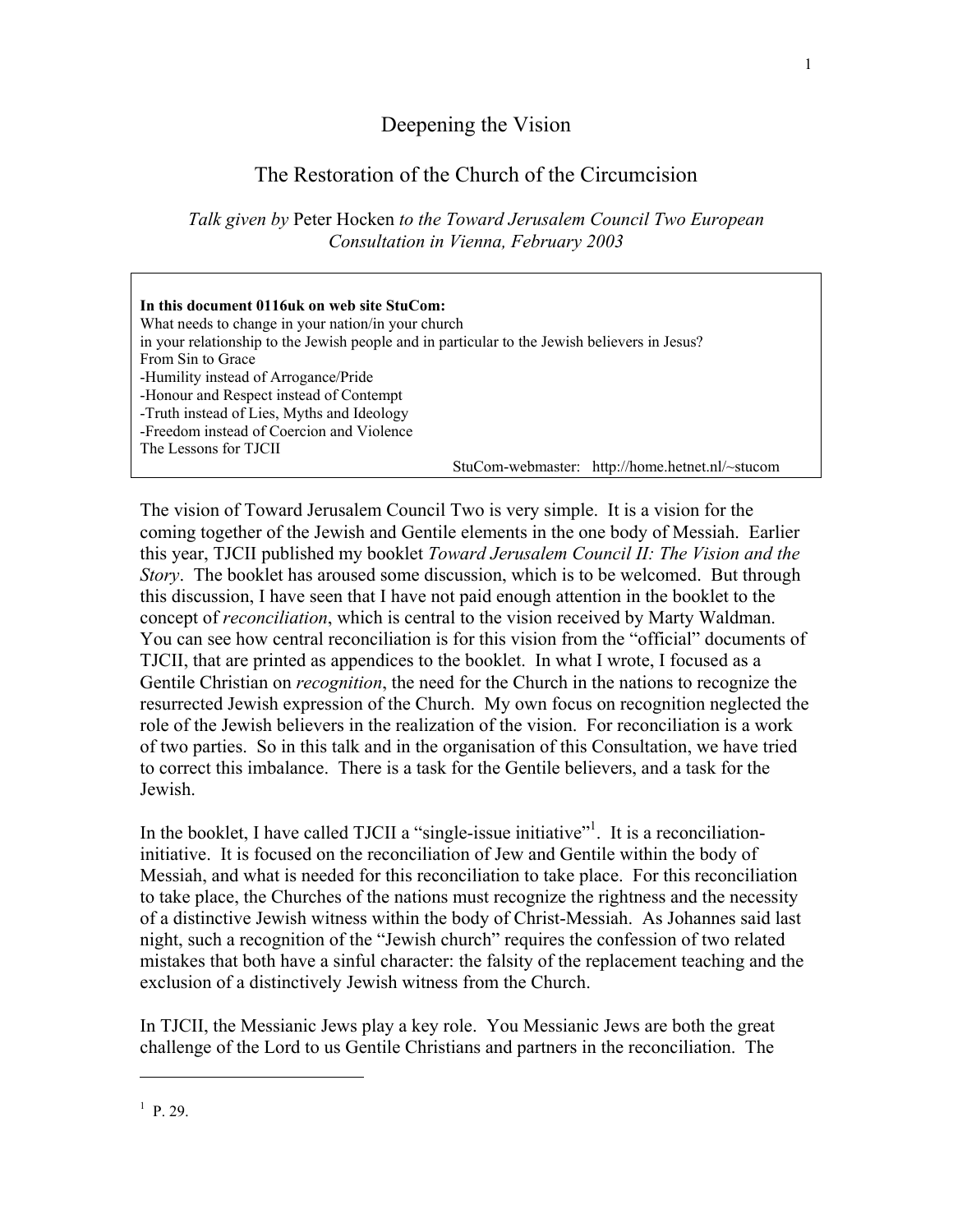single focus on reconciliation does not mean that other issues like the promise of the land to Israel do not matter. It means that they are not the direct task of Toward Jerusalem Council Two. All the members of the executive committee believe that the promise of the land is central to God's covenant with Israel. Toward Jerusalem Council Two came as a vision to Marty Waldman, and the subsequent formulation and development of this vision is our attempt to be faithful to the vision and the word that Marty received. However, we are convinced that the single focus represents the wisdom of the Lord<sup>[2](#page-1-0)</sup>. The wisdom lies in the addressing of the root sins of the Church and of Christians against the Jewish people. It is only as our Churches, all our Churches throughout the world, deal with these two sins of Christian history (the replacement-thinking and the exclusionpolicy), that they can come into the right position to deal with all the other Israel-related questions. In other words, the "single-issue" focus is not simply a clever (or a foolish) tactic, but it is – we believe - the wisdom of the Holy Spirit for the advancement of the kingdom of God.

There is another reason why this focus represents wisdom. It is because the Messianic Jews are a fact. They are a reality that faces us; they are not just an idea, not just a biblical interpretation. They are a reality that reminds us that the Church in its origins was wholly Jewish. This reality confronts us with the New Testament passages in Romans 11 and Ephesians 2 and 3 on the nature of the Church as the union of Jew and Gentile in the one body: on the Gentiles as co-heirs, fellow members and co-sharers in the promise. When we go to our leaders and scholars with this vision, we are not just going with an idea, an interpretation of Scripture. We are presenting them with a reality, with something that is happening. An openness to this reality then requires a reexamination of the history. In our seven years of existence, we have seen several times how the reality of the Messianic movement can lead to an openness concerning the root

"However, it has become clear to us, especially through our discussions with Messianic Jewish leaders in Jerusalem, that a truly biblical understanding of the election of Israel and of God's "irrevocable" covenant with the chosen people involves an essential connection between the gift of the land of Israel and the calling of the people. Support for TJCII does not involve taking any particular political or theological position concerning the boundaries of the land or the policies of any Israeli government regarding the land. A proper Gentile acceptance of the Jewish believers does require a recognition that the promise of the land is an intrinsic part of the covenant that has not been revoked. As part of Israel's call to be a blessing to the nations, the gift of the land is to bring blessing to the neighboring peoples who also share in an Abrahamic inheritance. The reconciliation of Jews and Gentiles in Messiah will undoubtedly have profound eschatological implications, centering the Church increasingly upon Jerusalem, "the city of the great king" (Matt. 5: 35), but the TJCII initiative does not require the adoption of any particular scenario for the last days." This revised wording was the work of the whole executive committee.

<span id="page-1-0"></span><sup>2</sup>  Later in the consultation, the refusal to say anything about the land of Israel was challenged. As a result of the discussions then and in Israel in October, 2003, this section of the booklet was revised to say the following: of this paragraph by the following: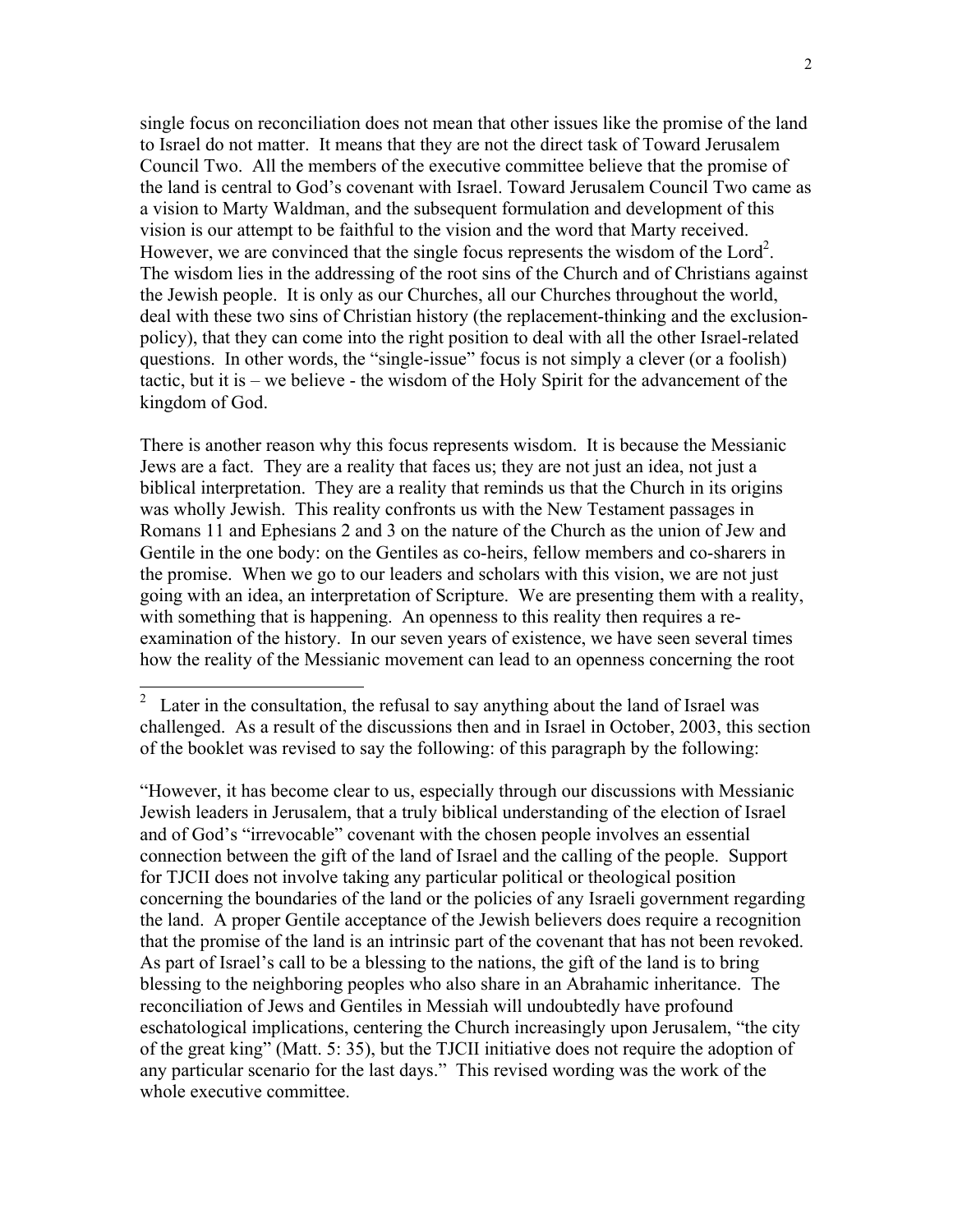sins that block the realization of the Lord's purpose for Israel, for the Church and for the world.

During the seven years of TJCII's existence, the Lord has been leading the executive deeper into this vision. Originally, some thought that a gathering could be held in Jerusalem within two or three years. Pronouncements could be made about abandonment of replacement theology, a recognition be given accepting and honouring the Messianic Jews, and a reconciliation take place between Jew and Gentile. But we have seen how the healing of reconciliation needs all the wounds of this troubled history to be addressed. We need a deeper grasp of the layers of sin to which the replacement-thinking and the elimination-policy gave rise, and which now have to peeled away through confession and repentance. In particular, we have seen how the vision has to involve all those who confess the name of Yeshua, all who bear any kind of responsibility for the exclusion of the distinctively Jewish witness from the Church.

At this consultation, we want to invite you to enter with us into this deepening process. Each of you Gentiles knows better than others the history in your own nations and churches, together with the mentalities that have resulted. The question for the Gentile participants is this: **What needs to change in your nation/in your church in your relationship to the Jewish people and in particular to the Jewish believers in Jesus?** Maybe the Messianic brethren should formulate the challenge this initiative poses to them: but I imagine it will be something like this: **What will the Holy Spirit require from the Messianic Jewish community for a full reconciliation with the Gentile expressions of the Church?**

#### From Sin to Grace

I want to approach this deepening process by a reflection on the sinful attitudes and behaviour that have characterised Christians and the Churches in the past. This will then show us more clearly the way of the Holy Spirit to lead us out of this bondage. I show in a little chart the sins (left-hand column) and the opposed virtues (right-hand column). As it is the sins that have produced the wrong relations between Christians and Jewish believers in Yeshua, so it is only by the opposed virtues that we can be led into right relationships within the Body of Messiah.

| Sins                  | Virtues         |  |
|-----------------------|-----------------|--|
| Arrogance, Pride      | Humility        |  |
| Contempt              | Honour, Respect |  |
| Lies, Myths, Ideology | Truth           |  |
| Coercion, Violence    | Freedom         |  |

We will look at each of these in turn as they affect the relationship between Christians and Jews. Then I will make a few remarks about how they affect the work of Toward Jerusalem Council Two in particular.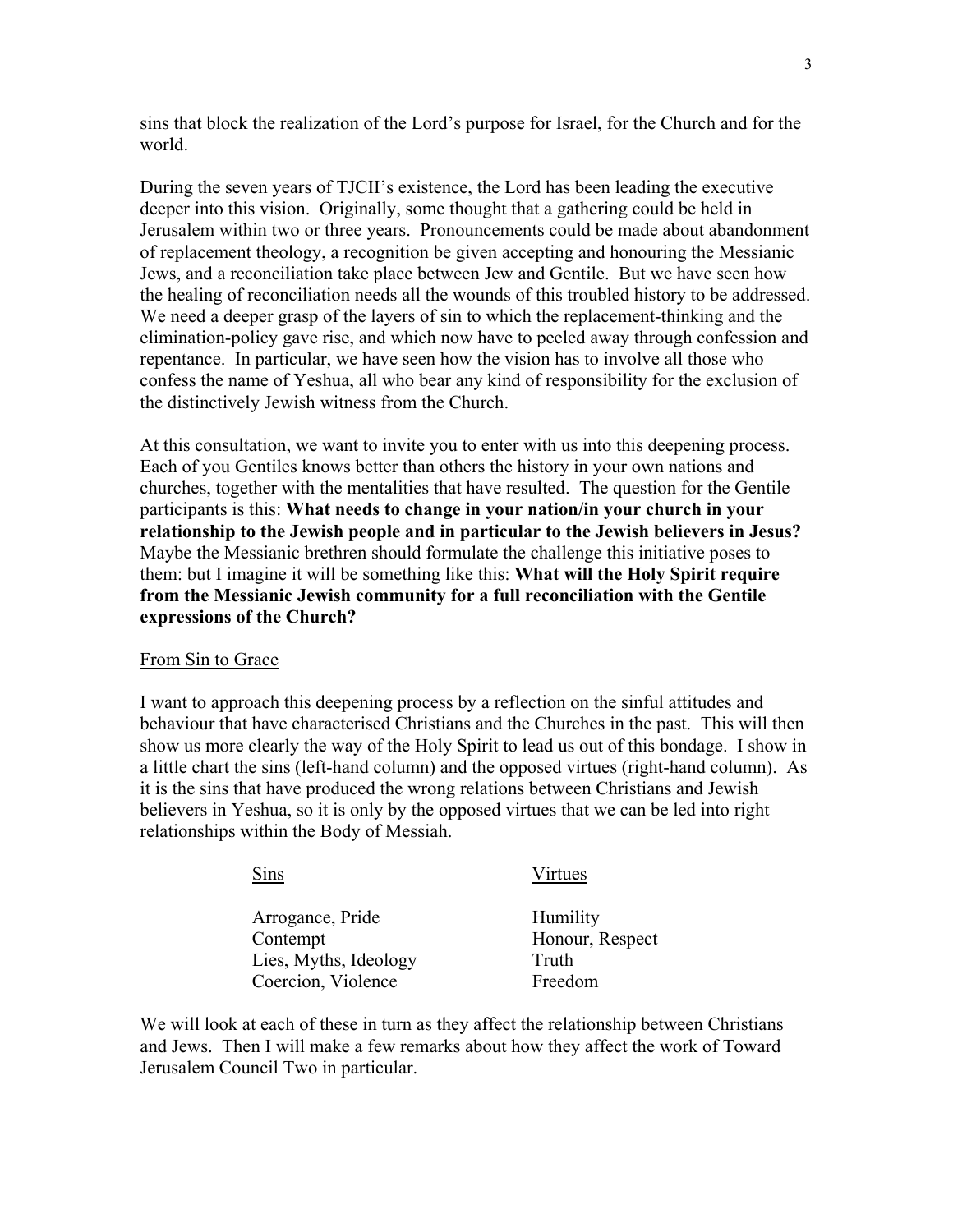### 1. Humility instead of Arrogance/Pride

The replacement teaching is arrogant. The arrogance is at root the arrogance of usurping God's role as judge. The judgment "God has rejected the Jewish people" is a violation of God's prerogatives. God's power to judge goes with God's omniscience, so in judgment there is also the arrogance of falsely claiming divine knowledge. Jesus himself warns us, "Judge not, that you be not judged." (Matt. 7: 1).

The replacement teaching represents a usurpation of the first place of the older son, the first-born, by his younger brother. This is necessarily involved in the decisions not to permit a distinctively Jewish identity within the communion of the Church.

Even in his life-time Paul sensed the danger that would come from Gentile arrogance. Three times in Romans 11, he warns against it. He tells the Gentile believers: "do not boast over the branches. If you do boast, remember that it is not you that support the root, but the root that supports you." (Rom. 11: 18). The second warning follows quickly: "So do not become proud, but stand in awe." (Rom. 11: 20). The third comes in his concluding teaching: "Lest you be wise in your own conceits, I want you to understand this mystery, brethren" (Rom. 11: 25). There is no mystery in the replacement teaching, simply human judgmental logic.

The replacement teaching has introduced a virus of judgmentalism and rejection that has infected the whole body of Messiah. Where God's people have sinned grievously, and God's wrath has fallen upon them, we have gone beyond the Lord and pronounced judgment, condemnation and rejection. Those who have pronounced judgment have always later found this judgment pronounced by others against them. Again in Romans, we read: "Then let us no more pass judgment on one another, but rather decide never to put a stumbling block or hindrance in the way of a brother." (Rom. 14: 13).

As a Catholic I know it is hard to face up to the long history of oppression and violence against the Jews. When I have been in Germany, I have often wondered how the German people can live with the memory of the Shoah, especially people living near to former concentration camps where such terrible things happened. But I have been discovering that it is a bit similar being honest as a Catholic. Being stripped of our false or distorted pride is painful. But the truth is that both the Germans and the Catholics have been blessed by the Lord, and there are many wonderful things in our histories for which to thank the Lord. But there are also these horrendous sins. Only the Holy Spirit can lead us into that honesty and peace that acknowledges both the glories and the shame.

A few months ago, I gave a talk on Catholic repentance for sins against the Jewish people, that was probably a bit less blunt than what has been said here. After the talk, one of the Catholics present was very angry with me. I was accused of being unbalanced. The lack of balance was seen in the fact that I did not follow the confession of Catholic sins with a list of Catholic glories. The criticism, I felt, came from too human a perspective. Our confessions of sin are first made before God. Before God, it is blasphemous to try and justify ourselves – to balance our sins with our perceived virtues.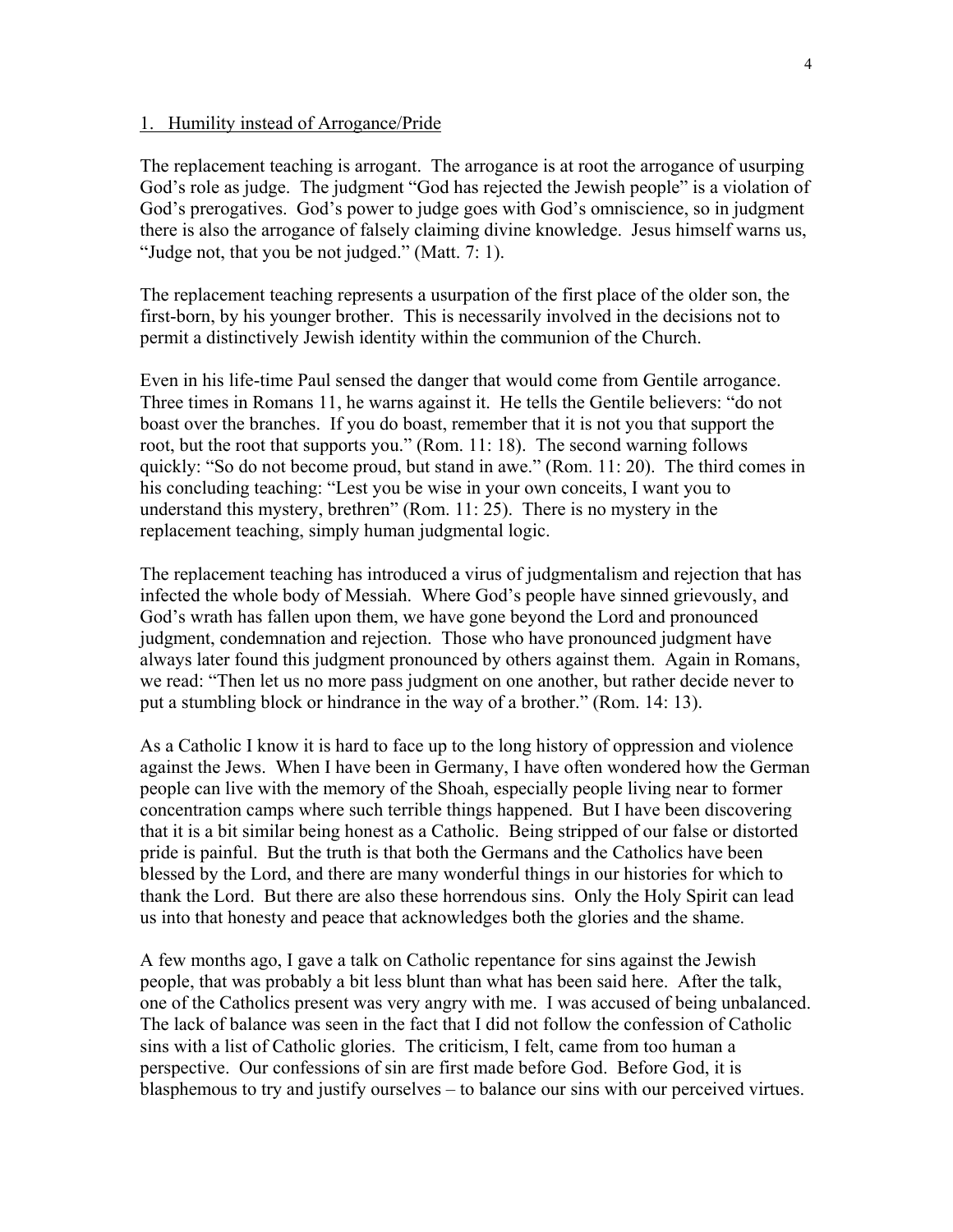Until we face God with our guilt, our pride will not allow us to face and admit the horrors of our past, and we will cling to our romanticized views of history.

### 2. Honour and Respect instead of Contempt

The result of rejection and exclusion was contempt. Those defending the Messianic Jews have paid most attention to the wrongness of replacement teaching. They have not always paid the same attention to the Church exclusion of the distinctively Jewish witness. But this was the policy that consolidated the replacement teaching and made its triumph inevitable: for if there had been a distinctively Jewish expression within the Church, there could not have been a replacement teaching and there could not have been a contempt for the Jewish people.

There is an honour and a respect due to every human being, but there is also an honour and respect that is due to the Jew as God's chosen. Even for those Jews who were directly resisting the message of Jesus the Messiah, Paul recognizes both their opposition to the gospel and their being beloved on account of their election. "As regards the gospel they are enemies of God, for your sake; but as regards election they are beloved for the sake of their forefathers." (Rom. 11: 28).

For us Gentiles, we have to learn again to honour and to respect the election of the Jewish people, and we have to honour and respect in a particular way those Jews who confess Yeshua to be the Messiah of Israel and the Saviour of the world. This respect should not be dependent on our opinions concerning their theology and their practice. We Gentiles should not approach the Jewish believers with a spirit of interrogation and suspicion, as if we will only accept them if they pass all our tests with flying colours. The respect and honour are based first on their election, and secondly on their confession of faith in Yeshua as Messiah.

Reconciliation will mean an honouring of Jew by Gentile and of Gentile by Jew. This was probably to the fore in Paul's mind when he wrote to the Romans, immediately after his treatment of the role of the Jews in chapters  $9 - 11$ : "outdo one another in showing honour." (Rom. 12: 10).

Just as the Holy Spirit convicts us of our sin, which leads to repentance, so the Holy Spirit manifests what is the Spirit's own work, which has to lead to thanksgiving and honour. As we rid ourselves of the replacement virus, we will be freed to honour and thank God for the work of the Holy Spirit among the Messianic Jews, and in other Christian traditions than our own.

### 3. Truth instead of Lies, Myths and Ideology

The replacement teaching is itself a lie. As Paul affirmed in Romans 11: 1, God has not rejected his people. One lie leads to another. The rejection of the Jews leads to contempt, and contempt adduces new lies to justify the contempt. So the Jews are held to be dishonest, crafty, untrustworthy, lecherous, avaricious, and so on. In fact, the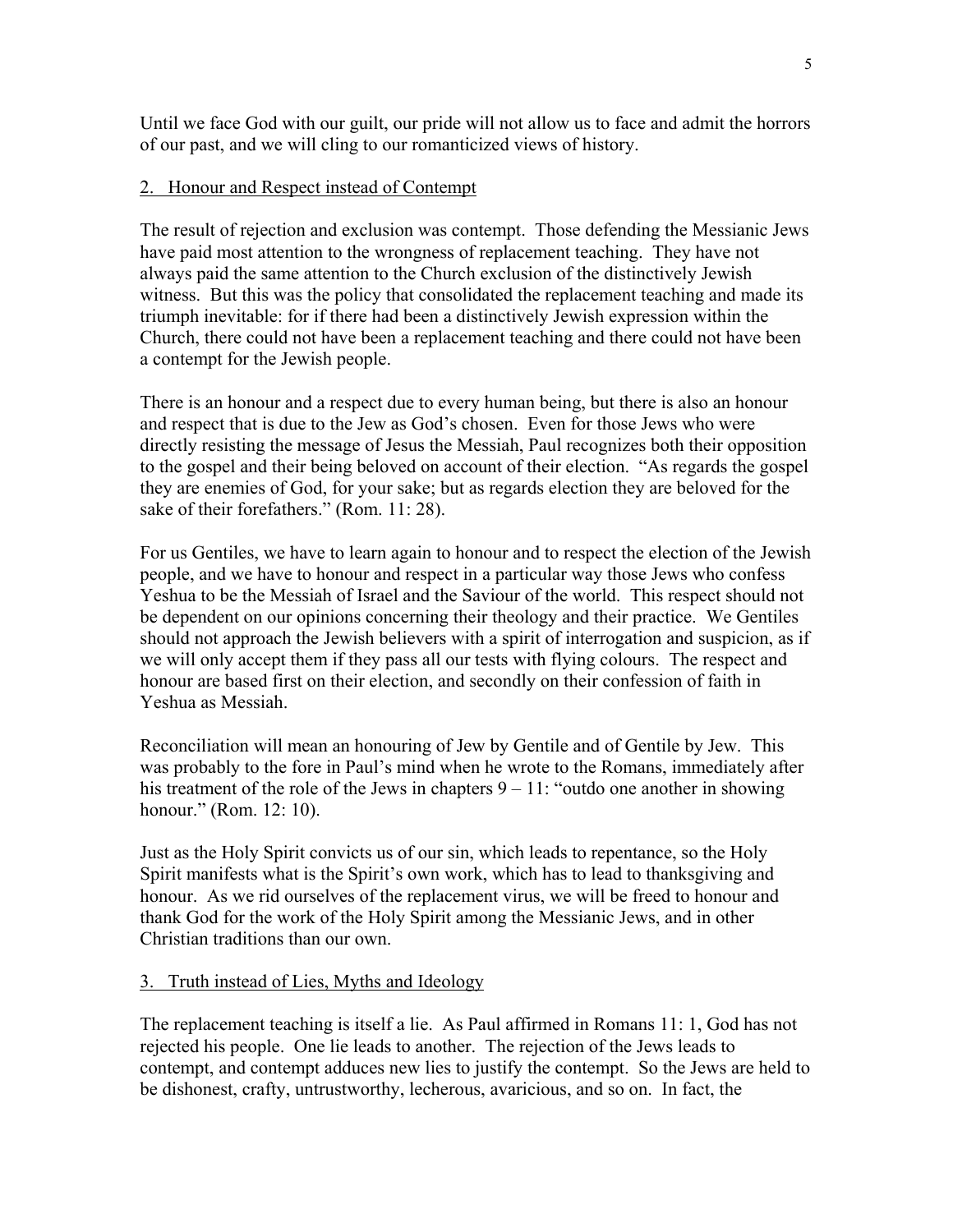association of the Jews with finance and money-lending was the direct consequence of their exclusion from the "honourable" professions by the authorities in Christendom.

The contempt for the Jews as a people regarded as accursed and the negative stereotyping of Jews created the conditions in which anti-Jewish myths flourished. Criminals and debtors had only to cry Foul against the Jews to escape their own responsibilities.

The confession of sin must be based on what we know with historical certainty based on proper research. There is often a tendency for charismatic Christians to justify a laziness in regard to research by appealing to supernatural illumination. We need the supernatural illumination, but the Lord does not send his Spirit to save us from using the abilities He has given us. As we deal with the lies of the past, we may feel they are so enormous that a few small inaccuracies here and there do not matter. Let me take a small example. Some Messianic literature says that the Council of Nicea in the year 325 CE excommunicated church members who continued any Jewish practice. In fact, there was a decree on these lines at the second Council of Nicea in the year 787 CE. If we urge the successors of the leadership of the Church of the first millennium to recognise the wrongness of such decisions, we must do our homework. Inaccuracies discredit our work, and provide grounds for rejection of our efforts.

Global denunciations of the Christian past also violate the requirement of truth. The history is bad enough quite apart from our exaggerations and our failure to make necessary distinctions. I am not disagreeing at all with what Pope John Paul II said of the horror of the Shoah at Yad Vashem in March 2000: "Personne ne peut en diminuer l'ampleur." [No one can diminish/lessen its extent.]. Maybe no Gentile can imagine the extent and depth of the sufferings of the Jewish people through the centuries. But my point here is that in detailing the particular sins and evils that need to be confessed, we need to find out as fully as we can what actually happened. We cannot be lazy in this task. I should also say that the requirement of truth demands a total relinquishing of a defensive spirit that only concedes reluctantly the evils of the past.

There is a close link between myths and ideology. Ideology is idolatry committed by the mind. Truth degenerates into ideology when we turn divine revelation into a total system that justifies itself without regard to the facts of history. Ideologies have no defects. The ideological mind is an obstacle to the confession of past sins. The Catholic Church has to become more honest and transparent in this respect. The anti-Jewish problems do not all belong to a distant past. One example concerns the "ritual murder" myth that the Jews abducted and killed Christian children to use their blood in ritual celebrations<sup>[3](#page-5-0)</sup>. In the 13<sup>th</sup> century two popes protested against the "blood libel" dismissing these stories as false and malicious<sup>4</sup>. However, in 1900, following requests originating in England for the

 $\overline{\phantom{a}}$ 

<span id="page-5-0"></span><sup>&</sup>lt;sup>3</sup> The "blood libel" was "the claim that Judaism commanded its adherents to capture Christian children, mutilate and torture them as painfully as possible, and then drain them of their blood. Jews' need for Christian children's blood was insatiable, thousands of Catholic newspaper accounts informed their readers. The Jewish religion, according to the papers, required such blood for many ritual purposes, from the making of Passover matzah to marriage celebrations." (David I. Kertzer *Unholy War* Macmillan, London, 2001, p. 14).

<span id="page-5-1"></span><sup>&</sup>lt;sup>4</sup> Innocent IV in 1247 and Gregory X in 1272.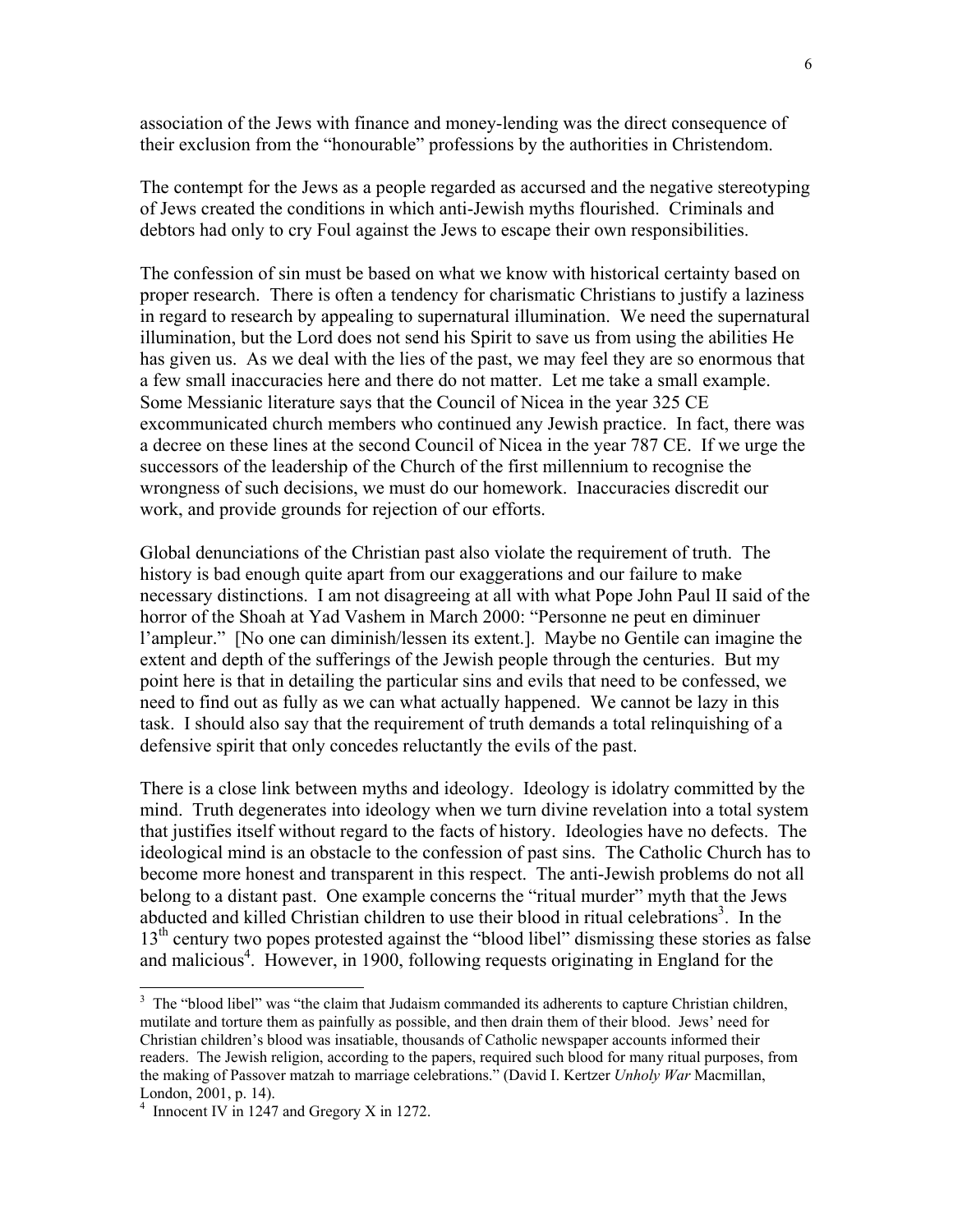Vatican to disown the "blood libel" a decision was reached in the Holy Office that no declaration of the innocence of the Jews could be made<sup>[5](#page-6-0)</sup>.

### 4. Freedom instead of Coercion and Violence

The history of the oppression of the Jewish people is a long history with much coercion and much violence. There was pressure on Jews to receive baptism, sometimes with the alternative of exile or baptism; there was enforced Jewish attendance at sermons aimed at conversions; there was removal from their families by force of Jewish children illegally baptised by Christian maids or nurses. The last two continued within the papal states in present-day Italy until the second half of the nineteenth century. There was coercion that came from official policy, and coercion that came from mob behaviour.

For all these reasons, the freedom of the Holy Spirit must characterise all levels of reconciliation between Gentile and Jewish believers. This means there must be no pressure from Gentile or Jew concerning the right course of action for Jews who come to faith in Jesus. As Johannes has said, we cannot make global statements that Jewish believers in Yeshua within the Christian churches must or must not leave them to join the Messianic Jews. We have to preach the vision of the one new man, the Church made up of Jew and Gentile, but then have confidence that the Holy Spirit will guide each Jewish believers as to how they are to live out their call. This choice is linked to a person's sense of identity that is not conferred by us but by the Lord.

#### The Lessons for TJCII

Humility is essential at every stage for this TJCII initiative to go anywhere. We have to free ourselves of all judgmentalism, of all forms of the replacement virus, by which we arrogate to ourselves in any Gentile grouping the exclusive claim to be God's chosen, while we exclude all those whom we have judged. It is the only way that such an extraordinary mixture of believers can hang together and advance towards the goal.

During this initiative, it has been made clear to us that we cannot be making exaggerated claims for ourselves. In 1998 and 1999, the executive together with a group of intercessors visited important historic sites to confess that "we and our fathers have sinned" (Jer. 3: 25). It was strongly impressed on our hearts that we have to entrust this confession to the Lord, and we have to avoid making great claims before others about the importance of what we have done.

When we went to Spain in March 1998, the executive with a group of intercessors, there were very few Catholics in the group, which was a weakness in such a heavily Catholic country as Spain, especially the lack of knowledgeable Spanish Catholics. In this situation, what easily happens is that as the expression of Christian repentance begins, the Evangelicals – often more confident and quick off the mark than the Catholics – speak

<span id="page-6-0"></span><sup>&</sup>lt;sup>5</sup> According to Kertzer, who has studied the Vatican archives, a note accompanying this decision states: "Although nothing was found either in the Holy Office or at the Secretariat of State, where careful research was undertaken, bearing on this accusation … ritual murder is a historical certainty." (*op. cit.*, p. 221).